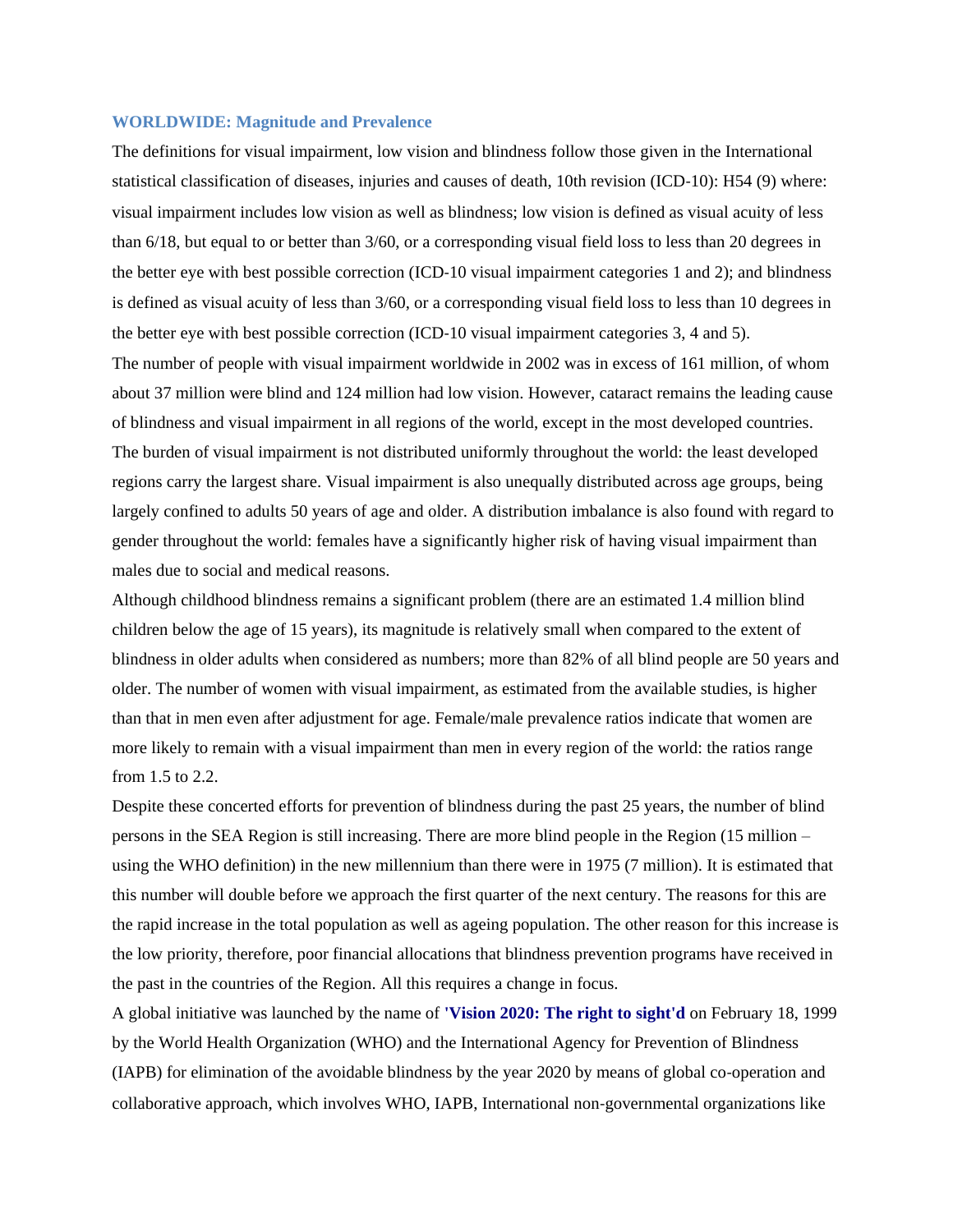Sightsavers and CBM being founding members, philanthropic institutions and other organizations and individuals working with National Governments. Globally 'Vision 2020' aims at 20 million cataract surgeries annually by the year 2010 and 32 million cataract surgeries annually by the year 2020. Given the population in 2000, the regional figures implied a global prevalence of blindness of 0.72%. The global prevalence of blindness in 2020 was projected to increase to just over 1% (75.9 million blind persons). The prevalence increased most rapidly in regions predicted to have a significant demographic transition over the next 20 years. This excluded the established market economies and former socialist economies, where the demographic transition has already occurred and sub‐Saharan Africa, where the demographic transition has not been projected to occur through 2020. If VISION 2020 were as successful as projected, the global prevalence of blindness would decrease to 0.33% in 2020. Under these projections, the number of blind persons decreased to 24.4 million in 2020 despite world population growth. The number of cases in the population aged 15 to 64 years increased from 25 million in the year 2000 to 33 and 43 million in 2010 and 2020, respectively without VISION 2020 but decreased to 23 and 13 million in 2010 and 2020 with VISION 2020.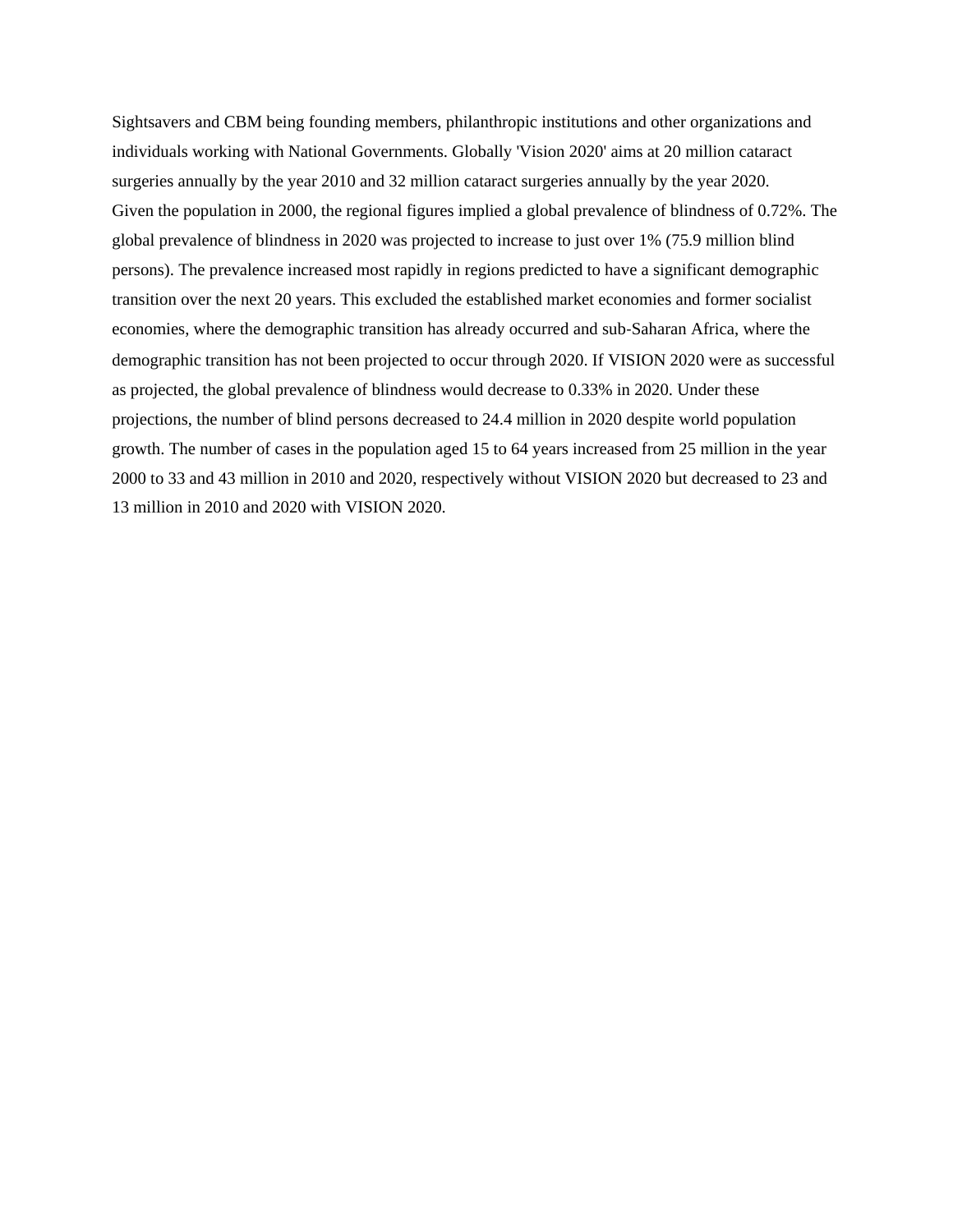#### **WHO South East Asia Regional Perspective**

#### **Magnitude and Prevalence**

One third of the world's 37 million blind and half of the 1.4 million blind children in the world live in the South East Asian region. Of the 12 people who become blind every minute in the world, 4 are from South East Asia. With one quarter of global population and one third of the world's blind, South East Asia has an enormous burden of blindness. The blind persons in this region are among the poorest in the world and from the lower strata of society, most of them women. There are another 38 million people in this region with low vision, and the region is estimated to have 50 million Visually Impaired Persons (VIPs). The prevalence of blindness in the Region is around 0.8%. The rates vary from 0.3% for Thailand to 1.5% for Indonesia. The blindness prevalence rate for Thailand is comparable to developed countries and is a reflection of the outstanding achievement of the Thai National Program for Prevention of Blindness. The highest blindness prevalence rate of 1.5% reported from Indonesia is comparable to sub-Saharan Africa. The prevalence of blindness varies not only between countries but also within the countries. Cataract is the single most common cause of blindness in the countries of the Region, being responsible for 50% to 80%. Other important causes include uncorrected refractive errors, trachoma, childhood blindness, glaucoma, corneal ulcer, ocular trauma, diabetic retinopathy, and age-related macular degeneration. In 1981, a national program for the prevention and control of blindness was launched in Nepal. The program was preceded by a national epidemiological survey to determine the magnitude, causes, and regional distribution of blindness. The survey reported 0.84% of the population to be blind using the best corrected visual acuity (VA) cut‐off of 3/60. In the year 2002 alone, Nepal performed 111 740 cataract surgeries (Annual Report 2002, Nepal Netra Jyoti Sangh). As per a very recent survey, there are an estimated 650 000 blind adults aged 30 and over in Bangladesh, the large majority of whom are suffering from operable cataract. The problem of childhood blindness in Bangladesh as per recent studies and supported by key informant interviews have also shown to be 0.6‐1.0/1000 children.

Blindness is estimated to cost the countries of South East Asia US\$ 5.6 billion annually, in lost productivity, education and rehabilitation. Additionally, the life expectancy of blind persons is one third less than their sighted peers.

On the above background, South East Asia Region 'Vision 2020: The Right To Sight', was launched on 30 September 1999 to eliminate avoidable blindness from the Region. The significance of this initiative is the introduction of the concept of sight as human right ‐ recognition of sight as a fundamental human right by all countries can be an important catalyst of initiatives for prevention and control of blindness. This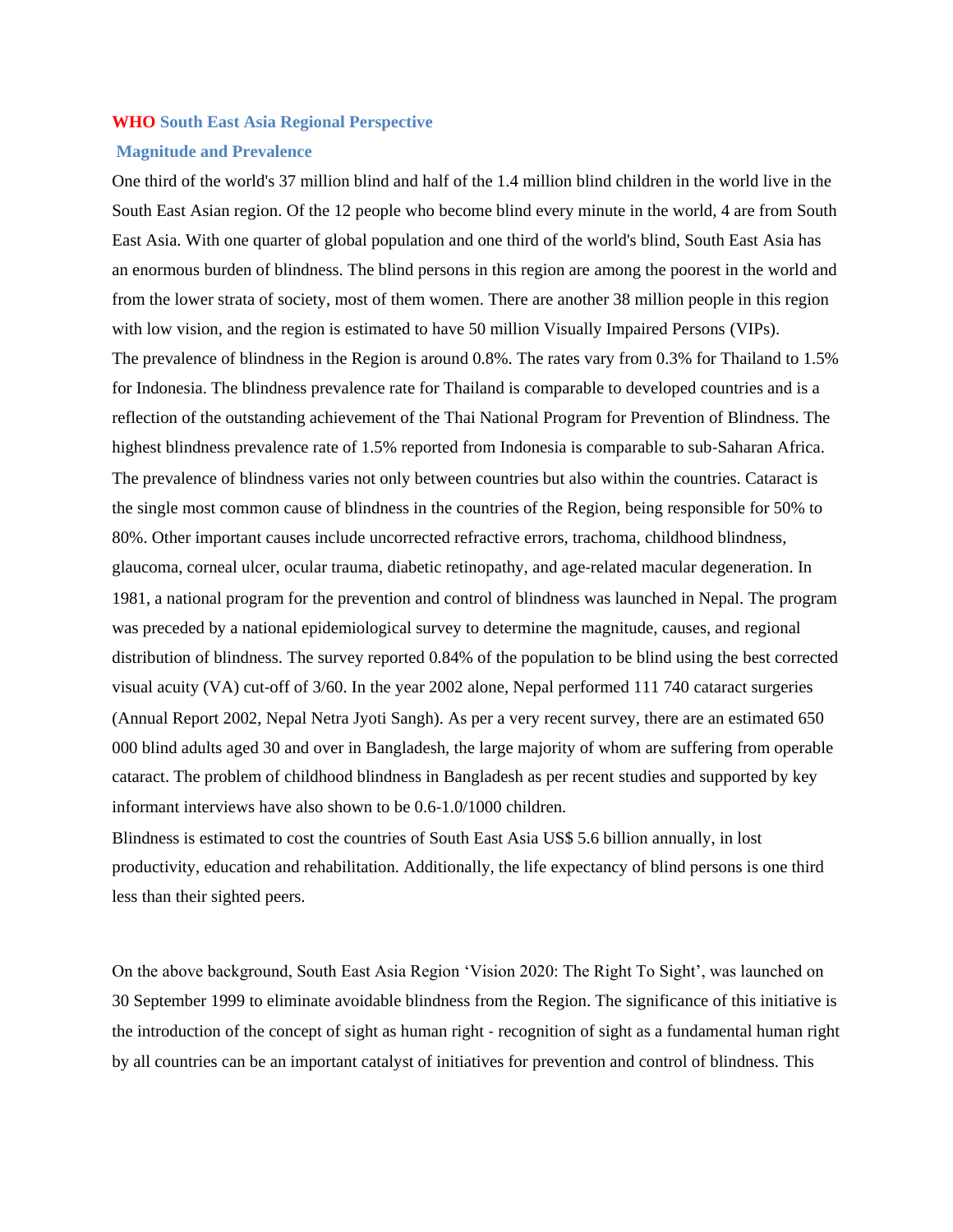initiative is likely to decrease the number of blind population to 8 million by the year 2020. Various international NGOs working under the auspices of the International Agency for the Prevention of Blindness (IAPB) and collaborating with WHO is spending over US\$ 80 million per year in support of national eye care programs. A substantial part of this funding goes to South‐East Asia, where collaborating national NGOs are also making significant contributions to the activities undertaken at the local level.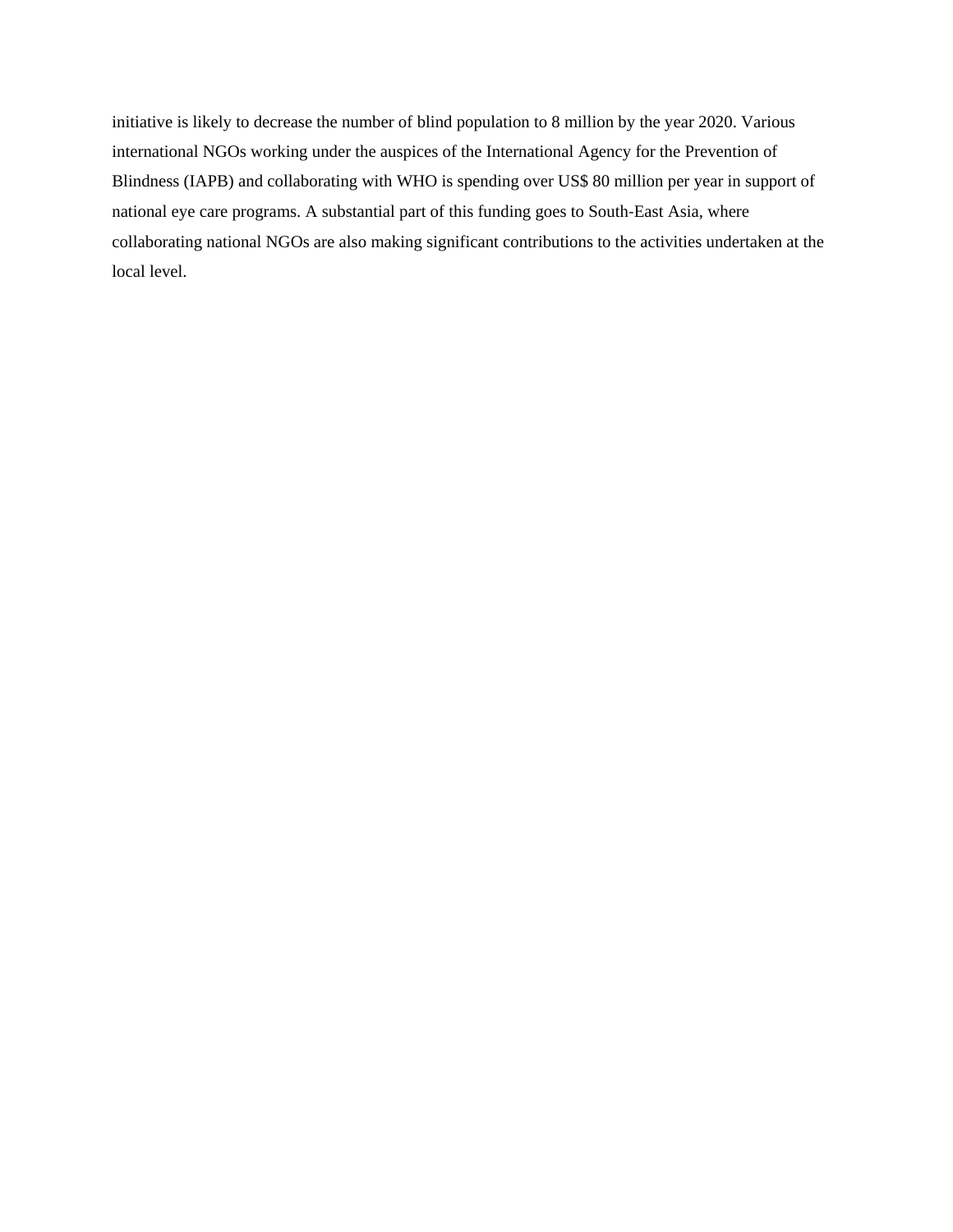# **Major Causes of Blindness in South East Asia** *Cataract*

Quality of visual outcomes and low surgical output of cataract in some defined geographical areas remains the most critical issue in the region at present. There is an estimated un‐operated cataract backlog of about 10‐12 million blind persons, which is increasing very rapidly. The cataract surgical rate varies from a low average of 350/million population/year in Indonesia to 4800/million population/year in India. Intraocular lens implantation rates are increasing and vary from a low 20% of all cataract surgeries in Indonesia to 90% in India and close to 100% in Bhutan and Sri Lanka. However, the visual outcome of cataract surgery is still poor in one – fourth to one-third of the operated cases, and this poor outcome is often a barrier to uptake of surgery by prospective clients as has been highlighted by rapid assessment studies and the national survey of blindness and visual outcomes in 2002.

# *Trachoma*

Trachoma is currently confined to pockets of blinding disease in some South Asian countries. Large‐scale control efforts since the 1950s, initiated through WHO with country support also through UNICEF, has led to a considerable reduction of the toll of blindness from trachoma. Today, the disease in its severe blinding form is limited mainly to Myanmar and Nepal, affecting certain population groups of low living standards. The present estimate (WHO‐SEAR 2000) indicates that there are some 660,000 cases of active disease in need of treatment in those countries. Endemic trachoma in some pockets along the Himalayas and certain northern states in India has been reported recently but blinding trachoma is not a cause for concern.

# *Childhood Blindness*

The leading causes of childhood blindness in the Region are xerophthalmia, congenital cataracts, globe anomalies, hereditary causes, congenital glaucoma, optic atrophy due to meningitis, retinopathy of prematurity, and uncorrected refractive errors. While blinding xerophthalmia is largely under control with vitamin A distribution in many countries, strategies to provide a long-term solution, including promotion of consumption of vitamin A-rich food, are needed. The inclusion of rubella vaccination in the general program for immunization in the countries may go a long way in preventing rubella cataracts, an important cause of childhood blindness.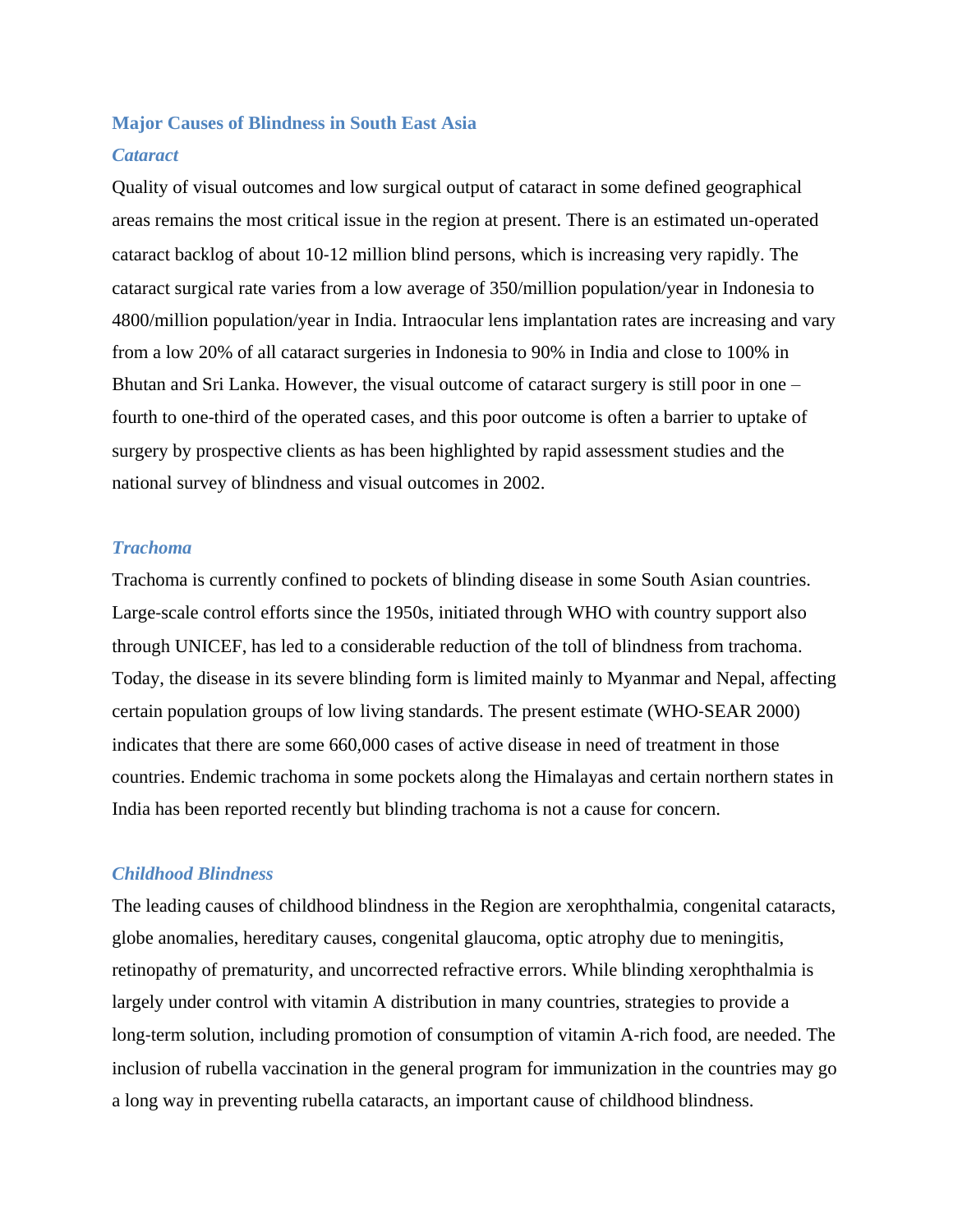# *Glaucoma*

Glaucoma is a chronic, progressive disease of the optic nerve that affects approximately 70 million people around the world. It is the second most common cause of blindness and there are an estimated 7.5 million blind from the glaucoma, worldwide. It is most common cause for irreversible (permanent) blindness in the world including our India. In India, there are at least 12 million people affected with the glaucoma, 1.5 million are blind. The disease is more common in old age. The occurrence of glaucoma increases as age increases, approximately 2 – 3 persons per hundred persons are affected above the age 40 years; this increases to nearly 5-7 persons per hundred persons in 60-year age group. It is surprising to see that more than 90% of people are unaware of the glaucoma when first diagnosed even in urban area of metro cities.

### *Others*

Uncorrected refractive error is now recognized to be an important cause of visual impairment and blindness in the Region. Present estimates indicate significant variations in the prevalence of visually disabling refractive errors; thus the above‐mentioned population‐based study in children revealed a prevalence of 2.9% in Nepal, 4% in India, but as much as 12.8% in China. In addition, there are an estimated 3‐4 million persons blind due to corneal opacity (1999). While trachoma and xerophthalmia were the main causes in the past, the consequences of ocular trauma and corneal ulceration are now emerging as important causes of corneal blindness. According to some estimates, 6.5 million people suffer from ocular trauma, and 1.3 million eyes become blind from corneal ulcers every year in the Region.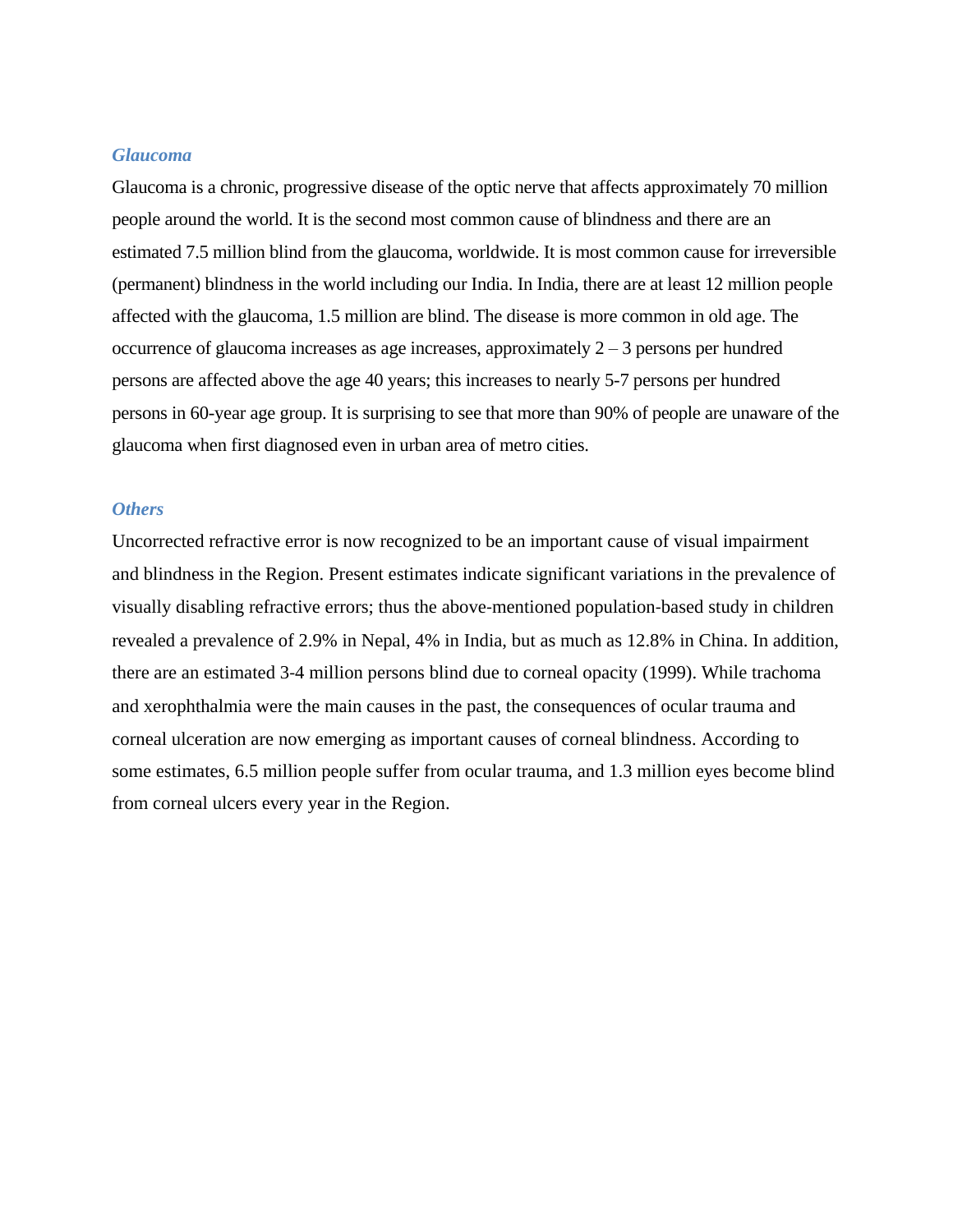### **Eye Care Scenario in India**

#### **3.1 Magnitude and Prevalence of Blindness**

India houses highest percentage of cataract population of the world as well as high cataract prevalence rate. It was estimated that in India 3.8 million people become blind from cataract each year in the early nineties. Blindness in India is known to increase rapidly after 50 years of age. Nearly half of the world's micronutrient deficient people may be found in India. For example, of the 20‐40 million children worldwide who are estimated to have at least mild vitamin A deficiency (VAD), half reside in India. VAD causes an estimated 60,000 children in India to go blind each year. As per the National Survey records, the States like Madhya Pradesh, Rajasthan and Jammu & Kashmir have high blindness prevalence (2% and above). The prevalence of blindness is higher among population having lower socio‐economic status. Females are found to have a higher preponderance of blindness as compared to males. The prevalence is significantly higher in rural and backward areas.

#### **Prevalence of Blindness (Visual Acuity <6/60) as per the National Survey (86-89)k**

#### **Category**

#### **Prevalence** (%) **States & regions of the country**

| Category                           | Prevalence (%) | States & regions of the country                                       |
|------------------------------------|----------------|-----------------------------------------------------------------------|
| Low Prevalence                     | $\leq 1$       | Punjab, Himachal Pradesh, Delhi, West Bengal, & N.E.<br><b>States</b> |
| Moderate                           | 1 to 1.49      | Gujarat, Haryana, Kerala, Bihar, Karnataka, Andhra                    |
| Prevalence                         |                | <b>Pradesh and Assam</b>                                              |
| High Prevalence                    | 1.5 to 1.99    | Maharashtra, Orissa, Tamil Nadu & Uttar Pradesh                       |
| Very High Prevalence   2 and above |                | Madhya Pradesh, Rajasthan and Jammu & Kashmir                         |

#### Prevalence of Blindness (Visual Acuity  $\leq 6/60$ ) as per the National Survey (86-89)<sup>k</sup>

A World Bank Assisted Cataract Blindness Control Project was launched in 7 states over 7 years in 1994 to help improve the National Program for the Control of Blindness' (NPCB's) quality of service and expand its treatment capacity by: (a) enhancing quality of care and expanding service delivery through new strategies, policies, technical and operational norms; increased use of modern surgical techniques; and expanded coverage of rural and isolated populations with extensive Non Governmental Organization (NGO) and private sector involvement; (b) developing human resources for eye care delivery by strengthening selected training institutions, upgrading the skills of ophthalmic and health personnel, and providing management training for Central, State and District project managers; (c) promoting outreach activities and public awareness by supporting NGO's and community involvement,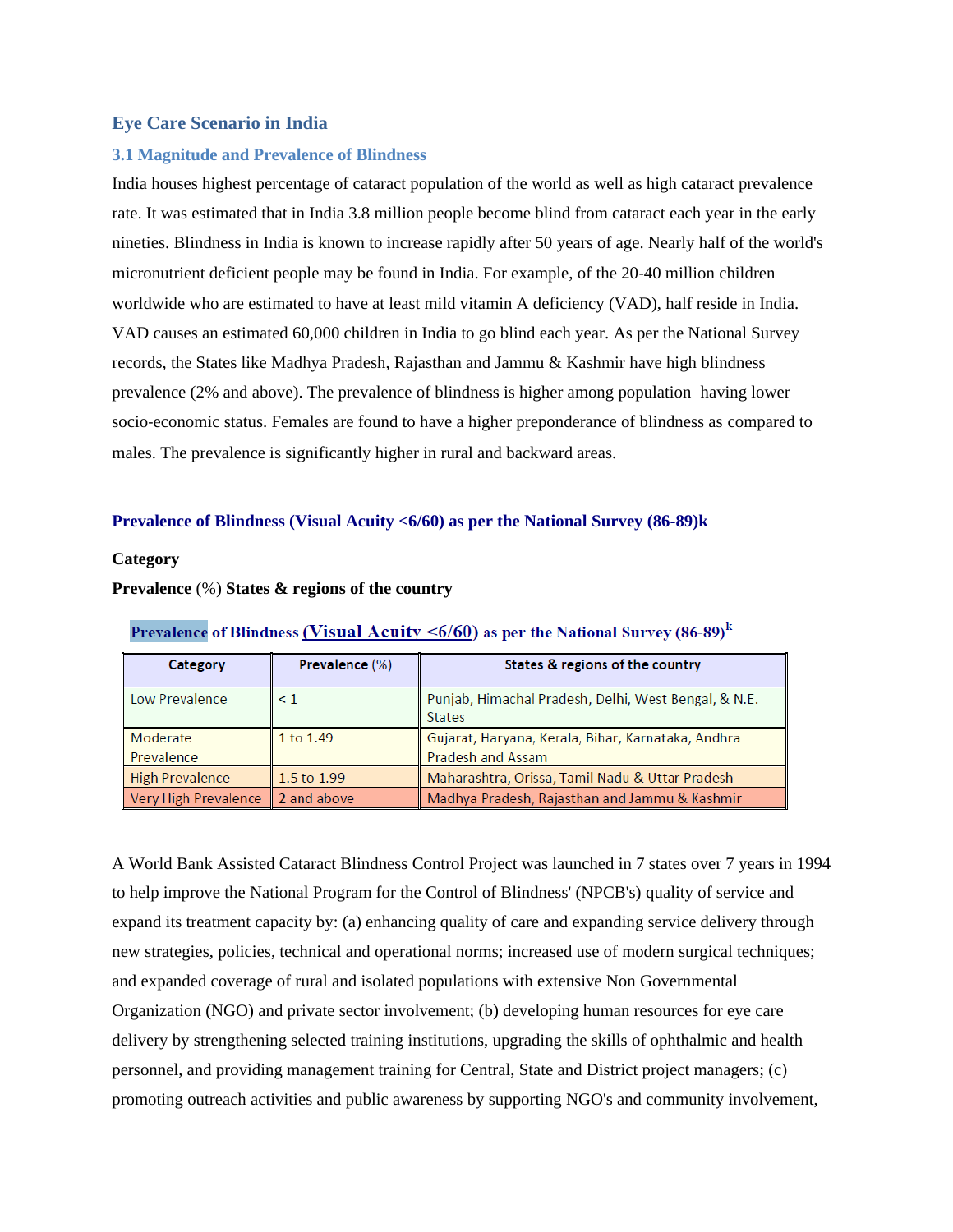and raising awareness about cataract blindness through mass and traditional folk media, and interpersonal communications; and (d) developing institutional capacity at the Central, State and District levels, developing collaborative mechanisms with the non‐government sectors, introducing measurable monitoring mechanisms, and conducting operations research. The 7 states happened to be states with the highest prevalence of cataract blindness as per the 86‐89 except the State of Jammu and Kashmir for political unrest reasons.

| A | Cataract                                | 62.6%  |
|---|-----------------------------------------|--------|
| в | <b>Refractive Error</b>                 | 19.70% |
|   | <b>Corneal Blindness</b>                | 0.90%  |
| D | Glaucoma                                | 5.80%  |
|   | <b>Surgical Complication</b>            | 1.20%  |
|   | <b>Posterior Capsular Opacification</b> | 0.90%  |
| G | <b>Posterior Segment Disorder</b>       | 4.70%  |
| н | <b>Others</b>                           | 4.19%  |

#### **Main Causes of Blindness in this population are as follows**

#### **3.2 Interventions**

India has developed a strong infrastructure for eye-care. The country presently has about 120,000 health Sub-centers manned by two health workers (for every 6000 population), 22,000 Primary health centers with a doctor and other paramedical staff (for every 40,000 population), 6000 Community health centers/first level Referral centers (for every 120,000 population) and over 500 District and subdistrict hospitals. Health services in India are available in both the public and private sector, the latter absorbing about 75% of all health expenditure, public and private.

India, the second most populous country in the world, is home to 23.5% of the world's blind population. In 1976 India became the first country in the world to start a national program for control of blindness. All surveys in the country have shown that cataract is the most common cause of blindness and all prevention of blindness programs have been "cataract‐oriented." However, it has recently been recognized that the visual outcome of the cataract surgeries as well as the training of ophthalmologists has been less than ideal. There is now increasing emphasis on high‐quality surgery and up‐gradation of skills among ophthalmologists. Other important causes of blindness are refractive errors, childhood blindness, corneal blindness, and glaucoma that need to be addressed.

Prevention and control of blindness is one of the India's compelling development challenges.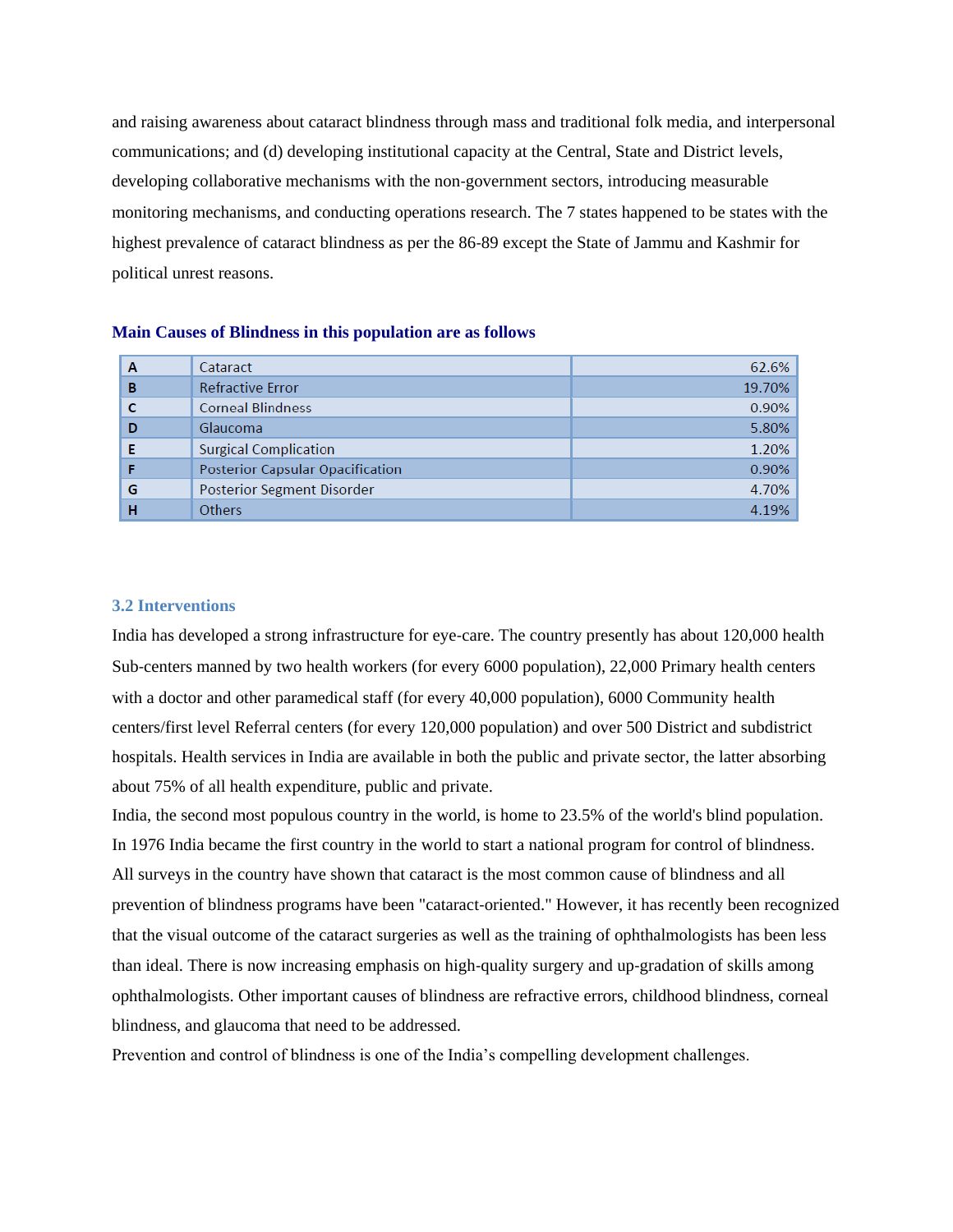Recognizing the massive scale of blinding situation, Government of India launched the National Program for Control of Blindness (NPCB), with a goal of reducing the prevalence of blindness. Over the time, various multilateral and bilateral development agencies such as WHO, World Bank, Danida, DFID and international NGOs such as CBM, ORBIS International, Sightsavers International, OEU, Lion's International have extended adequate support to strengthen the blindness prevention initiatives. The national program developments in India for the prevention and control of blindness have served as a blueprint for many other countries.

#### **National Program for the Control of Blindness (NPCB)**

NPCB was launched in the year 1976 as a 100 percent centrally sponsored program. That program was declared a national priority by the late Prime Minister H. E. Indira Gandhi in the 1980s, particularly for a focus on cataract and childhood blindness. Various activities of the program include establishment of Regional Institute of Ophthalmology, upgradation of medical colleges and district hospitals and block level Primary Health Centers, development of mobile units, and recruitment of required ophthalmic manpower in eye care units for provision of various ophthalmic services. The goal was to reduce the prevalence of blindness from 1.4% to 0.3% by 2000 A.D.

#### **India Vision 2020 plans**

The overall objective of Global Vision 2020 is to assist Member Countries in building their national capacity for prevention and control of blindness, specifically to assist them to eliminate avoidable blindness from major causes (cataract, xerophthalmia and other causes of childhood blindness, refractive errors and low vision, trachoma and other causes of corneal blindness) by the year 2020. This global initiative requires that each member country develops a national plan and strategy to achieve the goals of the plan. **Vision 2020: The Right to Sight** was launched in India on October 10‐13, 2001 at Goa. The following will be the priorities for the country

I. Disease Control includes Cataract, Diabetic Retinopathy, Glaucoma, Corneal Infections, Childhood Blindness and Refractive Errors & Low Vision

II. Human Resource Development

III. Infrastructure – Eye Care Facilities

IV. Technologies, Supplies & Eye Care Delivery Systems

V. Strategies for Effective Implementation that includes Situation Analysis, Structure, Coordination amongst all providers, Monitoring and Information Systems will be pursued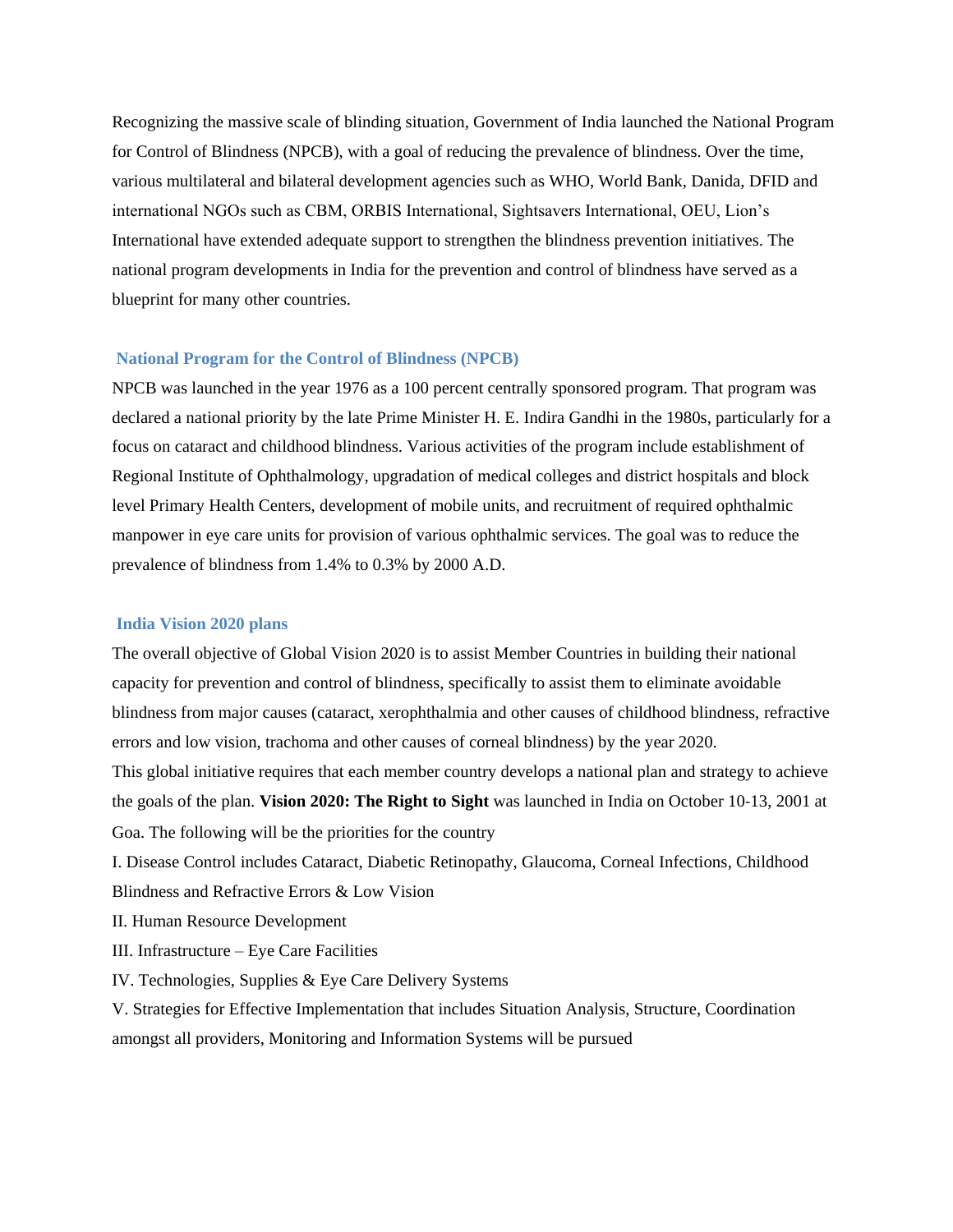# **Disease Control Status**

# *Cataract*

Cataract continues to be the major cause of blindness. However the strong focus under the NPCB on cataract seems to have made significant impact. The cataract surgical rate quadrupled within a span of 12-13 years to 4,800catops/per year/million. Some of the recent surveys showed that cataract as a cause of blindness is now less than 65% level as opposed to 80% level in the survey done in the mid 80's. The proportion of IOL surgery has increased to about 90% across the country.

# *Cornea*

The main area of concern is corneal infections arising out of trauma or other infectious reasons. Hospital corneal retrieval for eye donation has seen good growth over the last few years.

# *Childhood blindness*

Childhood Blindness is an important public health problem in developing countries due to its social and economic implications. Though prevalence of childhood blindness is comparatively low as compared to blindness in the aged, it assumes significance due to large number of disability years of every child remaining blind. Recent studies in India indicate that refractive errors were responsible for visual impairment in more than 80% affected children. This is an area, which has not developed well in India. Only in the last few years few centers in the country that offer both the services to children as well as training to ophthalmologists in this discipline have been developed. Constraints for developing services under childhood blindness include:

• National programme for control of blindness, Prevention and control of childhood blindness in India, Plan of action: 2002‐2007, Ophthalmology/blindness control section, Ministry of health & family welfare , Nirman bhavan, New Delhi

# *Refractive Errors and Low Vision*

Refractive errors, though very simple condition to rectify, has not had sufficient importance till now. Some of the recent studies are started showing that 60–70% of the vision impairment can be addressed by providing glasses. Children between 10‐15 years and adults over the age of 40+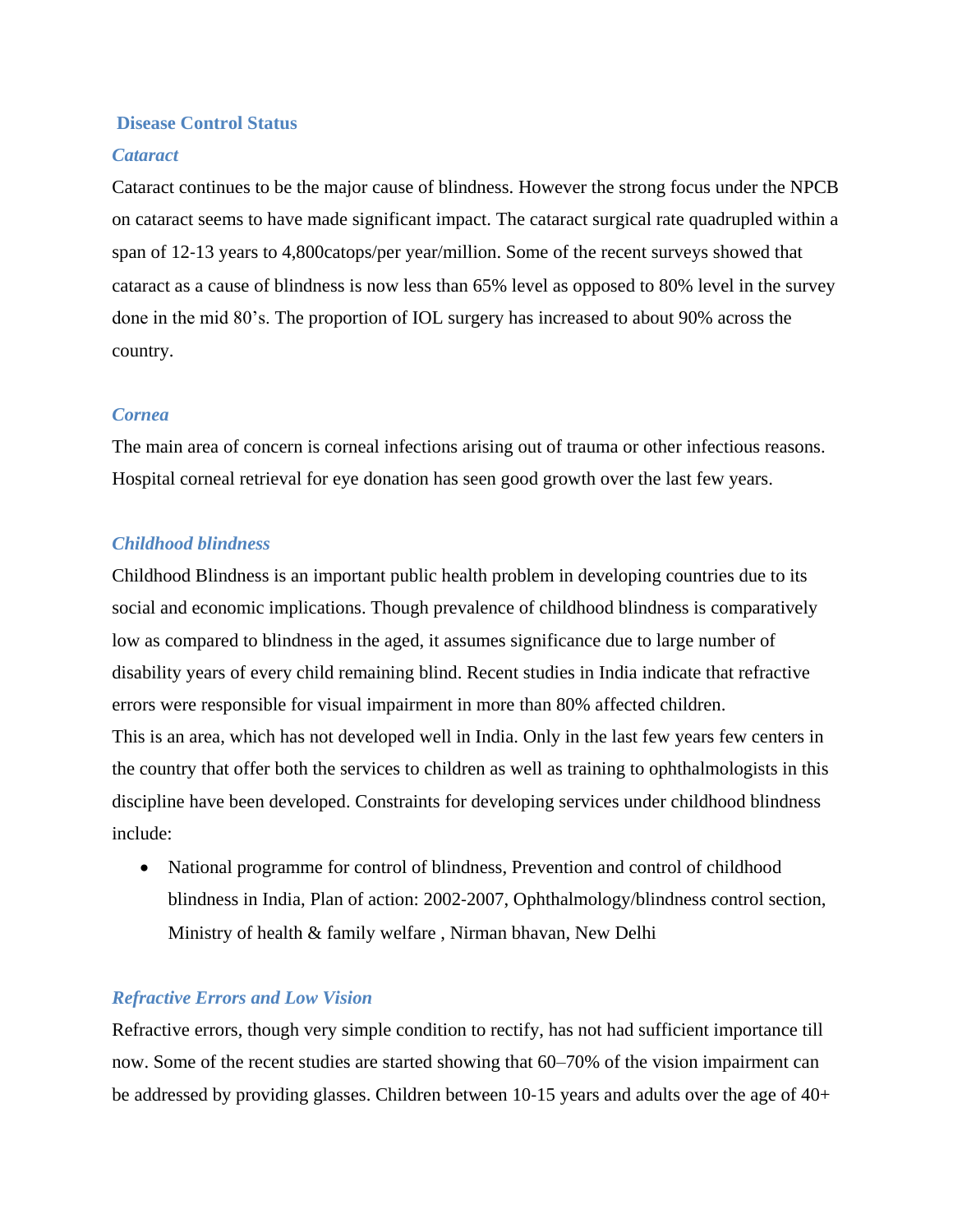as well as those who have had cataract surgery are the principal target groups for service provision. Formal human resources that were available to correct refractive errors was about 15/ 2 million population (0.77/100,000 people) and there is misdistribution of resources of these. The National Plan of Action under the NPCB for the period 2002‐2007 set out the following objectives for refractive errors:

• To provide eye glasses to about 1.5 million children having significant refractive errors assuming that at least 5% of children below 15 years of age will need glasses to correct their refractive errors. This translates for the Xth Plan (2002‐2007) to free glasses for 10% children with refractive errors, which is to cater to 1.5 million children. The average cost of a pair of glasses is estimated to be Rs. 150/‐. *(USD 3.5)*

• Besides school eye screening Program that is undertaken under National Program for Control of Blindness, PHCs and NGOs should be involved in community based refraction services.

• There should be mechanisms to identify refractive errors is out-of-school children also.

• Dilatation of pupils should be must before confirmation of refractive errors as per the guidelines.

• Vision centers in rural areas at PHCs and NGO screening centers should be developed.

• Glasses should be distributed through the PHCs and where the PHC is not functioning, they could be distributed through the Panchayats

However, some of the challenges in this are trained human resources, availability of glasses and provision of services with accessibility, availability, acceptability and affordability. The potential for refractive services to subsidize eye care programs is yet to be utilized to its fullest possible extent.

# *Low Vision*

Low vision is defined as permanent visual impairment that is not correctable with refractive error correction or surgical intervention. Those with best-corrected distance visual acuity <6/18 to perception of light or central visual field <10 degrees because of an untreatable cause in both eyes are considered as having low vision.

Significant barriers ranging from both the providers and beneficiary side exist with respect to low vision. There is a significant burden of low vision in this population, suggesting the need for low vision services.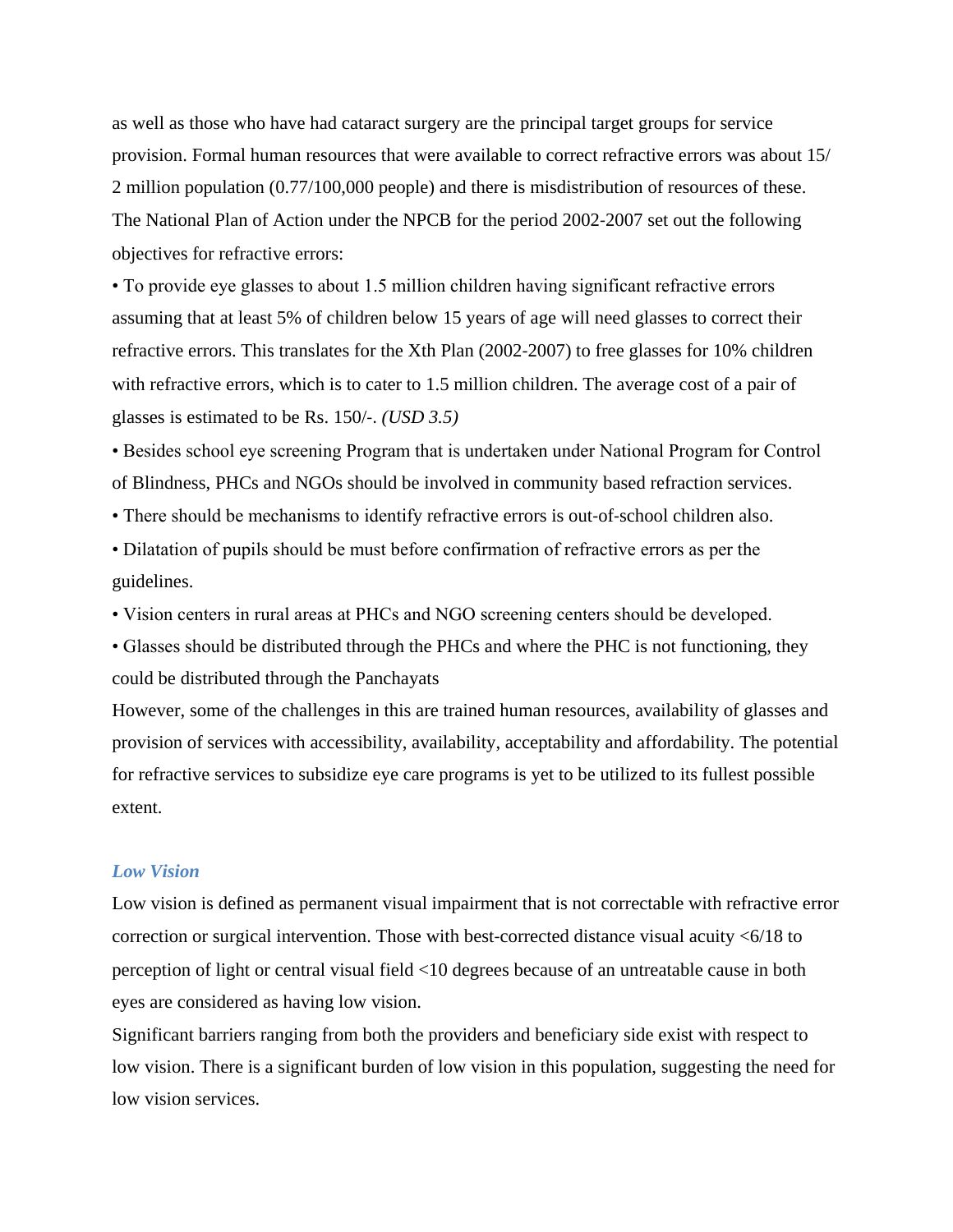There are few centers that provide low vision services in the country. The capacity is less than the potential demand.

#### *Diabetic Retinopathy*

The WHO has estimated that within the next three decades, India is likely to have a prevalence of diabetics at 6% of the rural population and as high as 15‐20% in urban areas. It is estimated that 25% of these patients would have diabetic retinopathy and a significant proportion of this would require active treatment for this condition. This is an emerging problem and is likely to get compounded by changing life styles and ageing of the population. The need is to develop the capacity for treatment as well as mechanisms that can screen the diabetics at the first level and at the second level those who have developed diabetic retinopathy.

### *Glaucoma*

The Glaucoma affects a significant number of people and is probably the leading cause of permanent blindness. However, as of date there are no reliable screening mechanisms that can be carried out in the community. The treatment regimen has also to be customized to each individual requiring a very high level of patient compliance. One of the immediate steps that can be taken is to ensure that all the eye care providers are encouraged to have in place a process to examine all the patients who come into the system (either in the hospital or in camps) for glaucoma and initiate necessary treatment. This can help prepare community to become more aware of the disease and the treatment options.

# **Human Resources in Eye Care**

India has a CSR of 4,800 per million per year, one of the highest in the world, approximately 11,000 ophthalmic surgeons achieve this. Currently there are a variety of paramedical personnel in eye care. Some common categories include: paramedical ophthalmic assistants, opticians, ophthalmic nurses, refractionists, orthoptists, and ophthalmic technicians. The estimated number of personnel in these categories is about 15,000. However, another 15,000‐20,000 persons are working in eye care facilities without acquiring any formal training or qualification.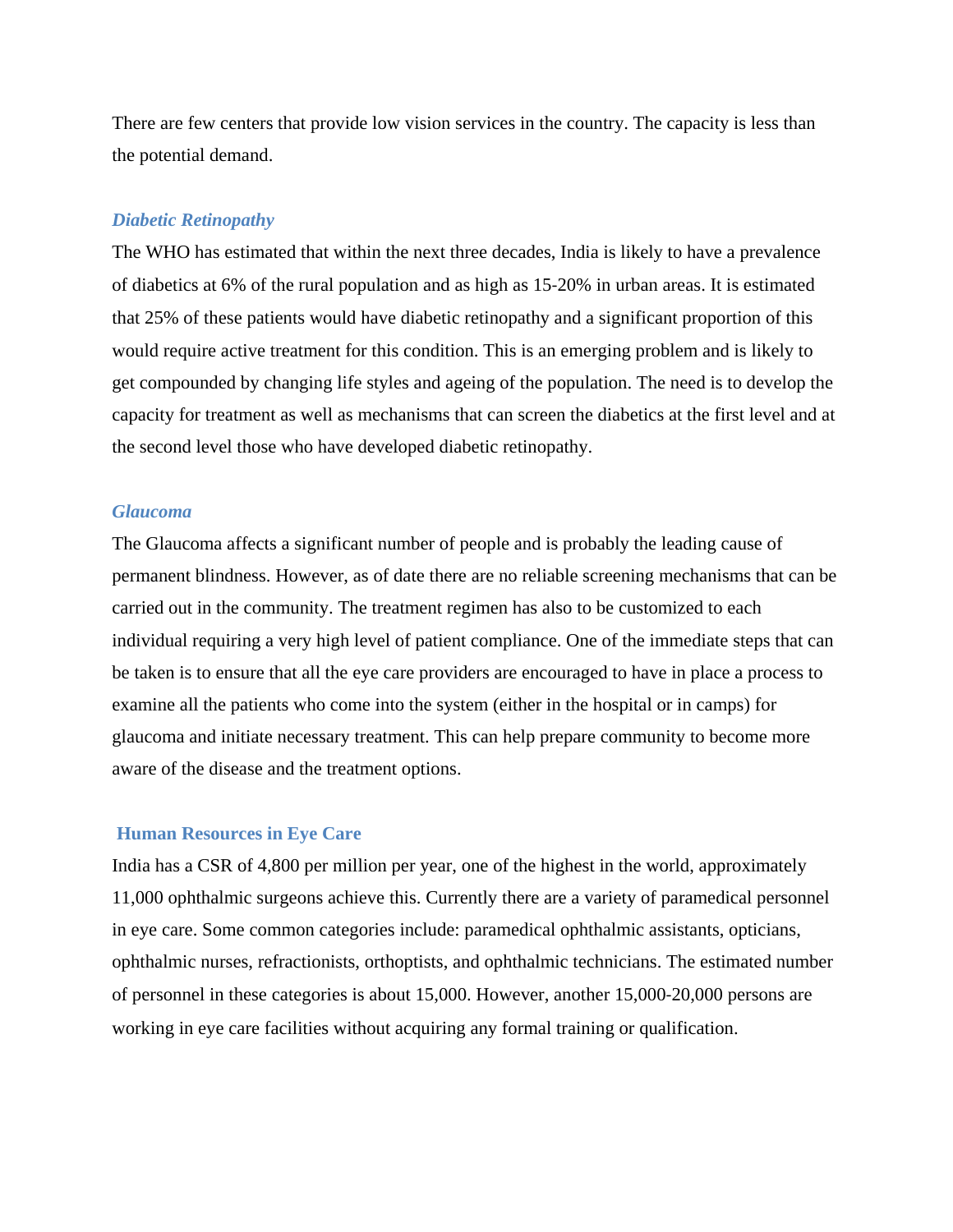# **Major Issues in Blindness Control in India**

1. Generally program administration has been limited to allocating resources, providing some technical advice, setting targets and monitoring target achievement without strategic planning or monitoring systems to measure appropriate resource allocation and performance.

2.The NPCB has been unable to establish a coherent strategy to coordinate the efforts of the private, voluntary and public sectors involved in blindness control in India; as a result, coverage has been insufficient and erratic.

3. There is a lack of coordination between Service Providers. Government facilities, NGOs and Private sector are usually located in urban/peri‐urban areas.

4. NPCB has focused primarily on increasing the number of cataract operations without assessing the quality of outcomes or patient satisfaction. To meet numerical targets, most unilateral cases are being operated on with the traditional ICCE technique, which is medically inadvisable and leads to patient dissatisfaction.

5. Poor quality outcomes are often the result of inadequate diagnosis, inappropriate surgical procedures and lack of patient follow up. While ICCE technique was the practice earlier for bilateral cases, given the conditions available in developing countries, competent screening and appropriate selection of surgical techniques are critical for achieving visual restoration. This is often not achieved due to lack of adequate diagnostic training, and inadequate post‐surgical follow-up. Quality audits of the cataract surgical process is not the norm till about a few years ago.

**6. Under-utilization of Existing Facilities.** Despite the investments in infrastructure, equipment and manpower, many facilities remain underutilized for lack of materials and supplies required for service delivery.

7. Inappropriate distribution of human resource. Two thirds of the nation's ophthalmologists work in the private sector with a few working in remote areas. This disparity has led to significant differences in services offered/sought by the public.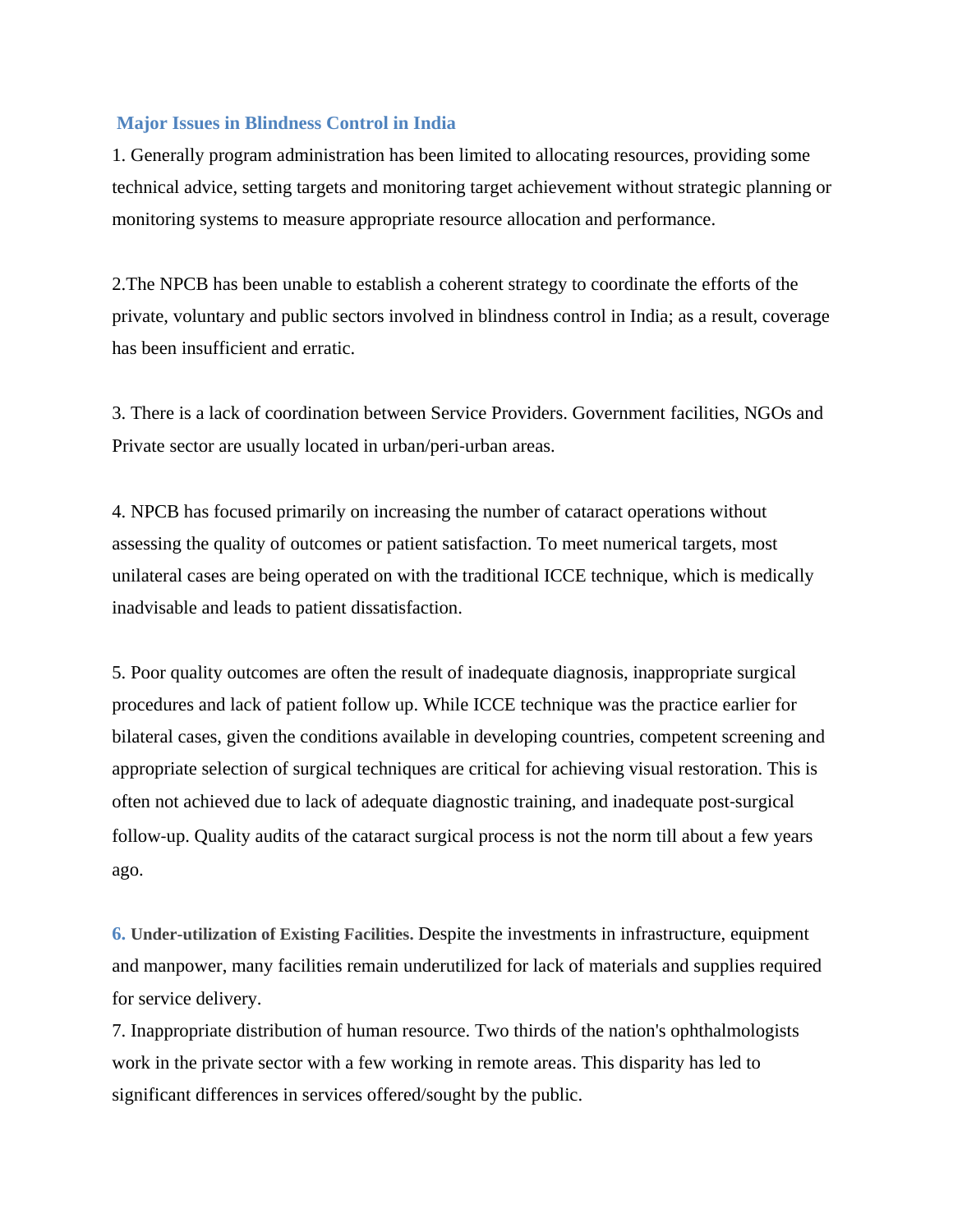# **7. Socio**‐**cultural, Logistical and Financial Issues**

Among rural populations, folk beliefs and practices play an important role in decisions to seek treatment. Generally people suffer from eye diseases, do not seek surgery for various social, cultural and psychological reasons such as fear of surgery, hospitals or travel, poor quality outcomes among relatives or neighbours, family obstacles, fatalistic beliefs, and reliance on outdated practices such as "couching," and folk medicine. Other major obstacles include: transportation costs, loss of wages as a result of accompanying family members for treatment, unauthorized fees at service facilities and other related expenses.